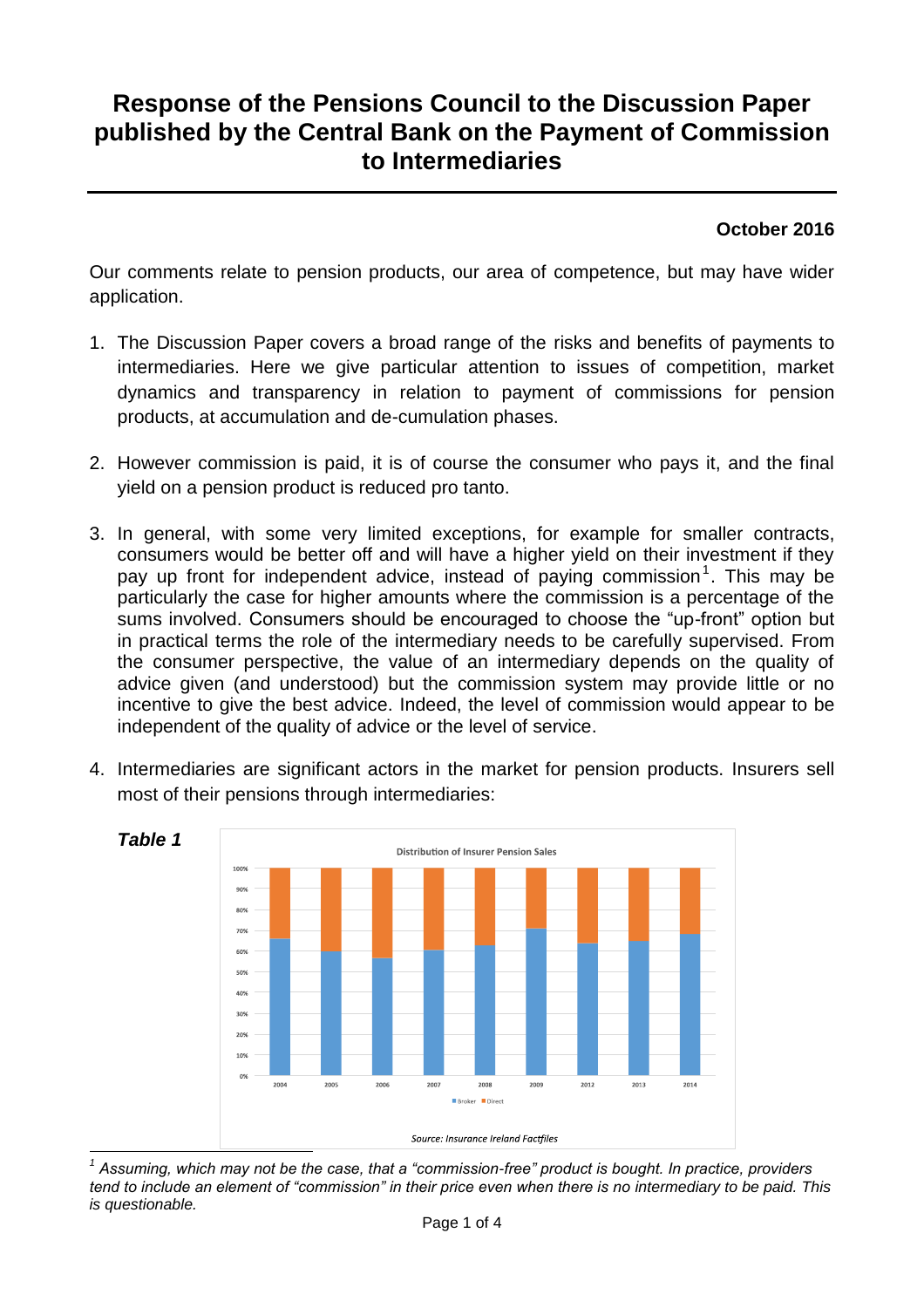5. In the case of Approved Retirement Funds (ARFs), intermediary commission is likely to have the heavier impact – ranging from 52 to 70% of the total charges borne by the consumer<sup>2</sup>.



- 6. The following points are taken from our study of ARF charges:
	- (a) Insurers' ARF charges vary widely and consumers could save up to 7-8% of their initial investment by choosing (if they know about it) the fund with the cheapest charges. Comparing the lowest as against the highest charge, consumers might save as much as 5,440 euro over ten years on an investment of 75,000, and some 11,720 euro on an initial sum of 150,000. Consumers will have little or no knowledge of this possibility unless the intermediary tells them; there are no obvious incentives (and there may be disincentives) for intermediaries to offer the consumer the choice of the cheapest product. Disincentives may arise if or when the intermediary's commission is dependent on the choice of the product.
	- (b) Similar considerations arise from the fact that individual insurers may have two or more charges for the same product; the higher rather than the lower charge may typically reduce the yield for the consumer by up to nearly 3% of the initial sum invested. In such cases, consumers may never know that there was a cheaper version of the exact same product. (Codes on the application form can allow intermediaries to choose the charging version without the knowledge of the consumer.) Here too, a closer investigation is needed of the balance of incentives and disincentives for the intermediary.
	- (c) As already indicated (Table 1) intermediary commission can reduce the yield for the consumer by as much and more than the insurers' charges. In such cases, which

 *2 Based on initial commission of 3% and trail commission of 0.5% per annum.*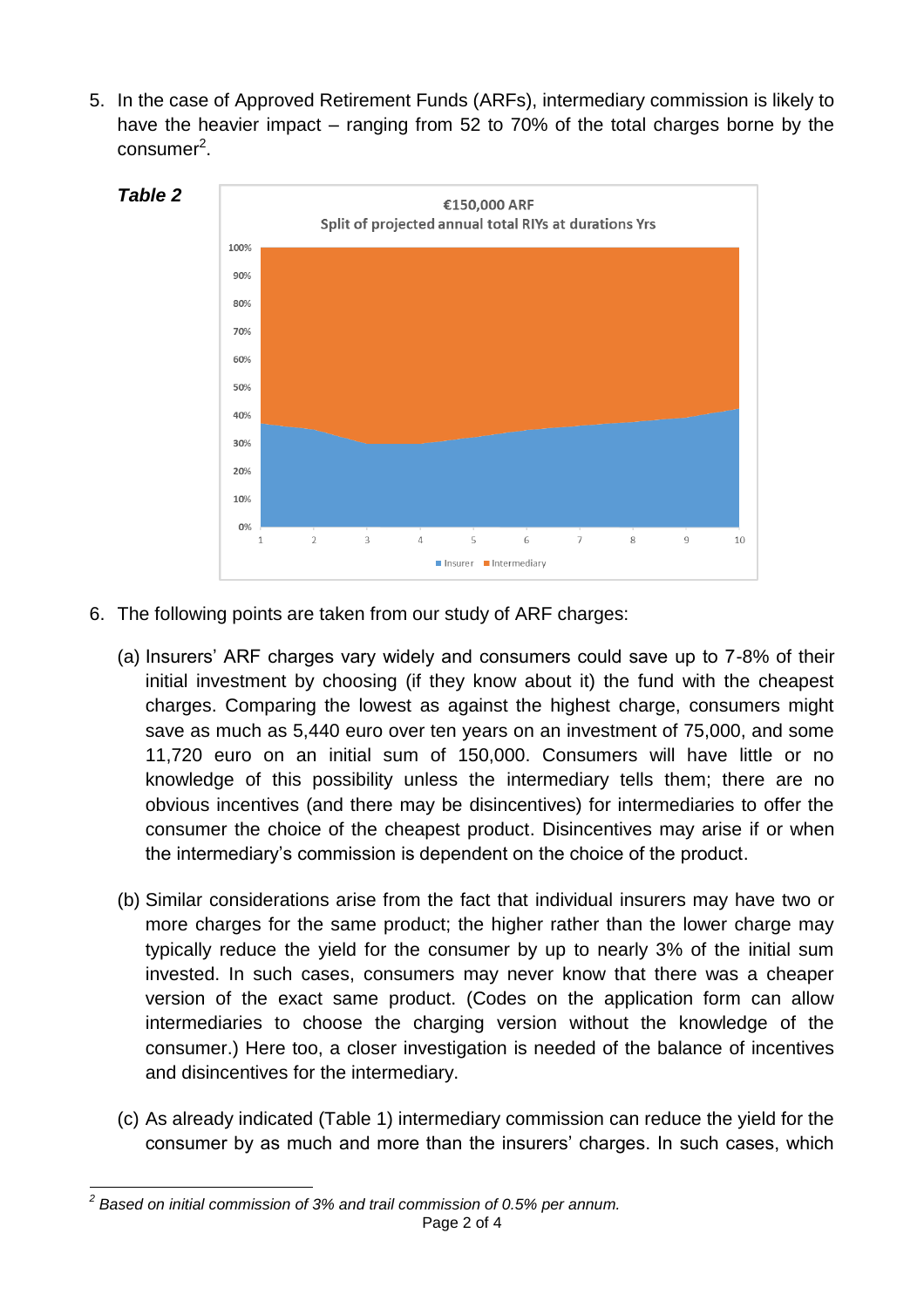seem to be typical, the intermediary makes more from the product than the insurer. Any general effort to reduce charges for pension products must therefore include a close scrutiny of the role of the intermediary.

(d) It is clear from the Report that re-brokering (changing to a different scheme) may bring substantial benefits to the intermediary, particularly when a new initial charge is levied on the new product. Concealed commission can act as an incentive for the intermediary to try to alter the initial contract or arrangement.

While not covered in our study the Department's Report on Pension Charges in Ireland 2012 noted that *"A key finding is that scheme re-brokering is significant in the case of occupational pension schemes and is also relatively common in individual pension arrangements. …The high level of re-brokering in the marketplace raises some concerns."* pp. *211-212.* Re-brokering can be in the consumer's interest but experience elsewhere suggests that this is often not the case.

- 7. Price variations can of course be found in competitive markets but the wide differences found here in insurers' charges, including different charges for the exact same product, do not seem to be consistent with a fully competitive and transparent market oriented in the consumers' interest. Why do these wide differences exist? It may be that many intermediaries are simply not aware of these wide differences in insurer charges (as distinct from commissions). Secondly, the incentives may not be there or may not be sufficient for intermediaries to chase the lowest charges for the consumer. Thirdly, the dealings between insurer and intermediary may be based more on a relationship that suits both sides, than on the strict principles of economics and competition.
- 8. The reaction among intermediaries and their representatives to the ARF Report was relatively muted, giving rise to the suspicion that the information in the Report was not seen as immediately relevant to their day-to-day work. A closer examination is needed of the conditions for competition in this market, the range of relationships between intermediaries and insurers, together with policies on commission, and at the relationship if any between insurer charges and commission.
- 9. Given the structure of the market, the variety of charges, commissions, and incentives and the inherent complexity of products, there is ample reason to suspect that insurers see the intermediary as the client, and not the consumer. Commission rates are effectively decided between the insurer and intermediary, with little or no possibility of input from the consumer. Products seem designed to appeal to intermediaries, and to provide a wide menu of commission options for the intermediary, without alerting the consumer to this fact. The use of codes on the application form and the placing of information on charges and commission options on the 'broker only' part of the insurer's website, not accessible to the consumer, does not facilitate transparency or consumer choice. Insofar as competition does exist in the market it is not necessarily for the benefit of the ultimate consumer.